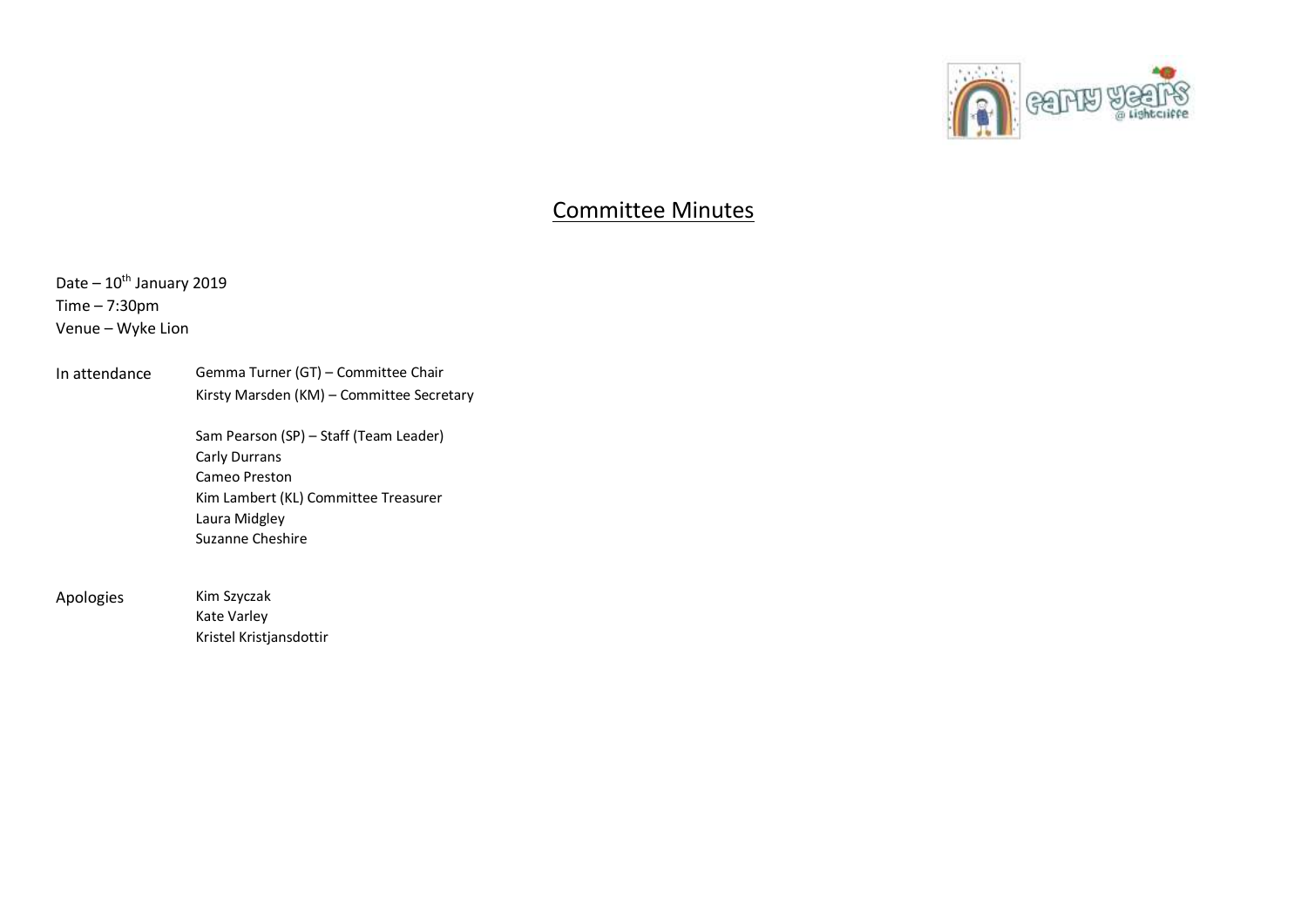

| Agenda<br>Point                            | Comments                                                                                                                                                                                                                                                                                               | Action & Owner |
|--------------------------------------------|--------------------------------------------------------------------------------------------------------------------------------------------------------------------------------------------------------------------------------------------------------------------------------------------------------|----------------|
| <b>Minutes from</b><br>previous<br>meeting |                                                                                                                                                                                                                                                                                                        |                |
| <b>Building</b><br>matters                 | The church has now agreed to the use of half of the office.<br>The outside door and the sink for Room 2 to go ahead. Need to arrange a date for the work to be done,<br>preferably in February half term.<br>Possibly get new carpets/flooring.<br>Think about the possibility of buying the building. | GT             |
| <b>DBS Checks</b>                          | Kim S to do EY2 form again.<br>GT to chase up Ofsted re EY2 form and EY3.<br>Cameo to chase up letter from Ofsted as not received yet.<br>Suzanne to do DBS and EY2 form.                                                                                                                              | SP             |
| <b>Sickness</b><br>policy                  | Review and change. Will need to be read and signed off.                                                                                                                                                                                                                                                | <b>SP</b>      |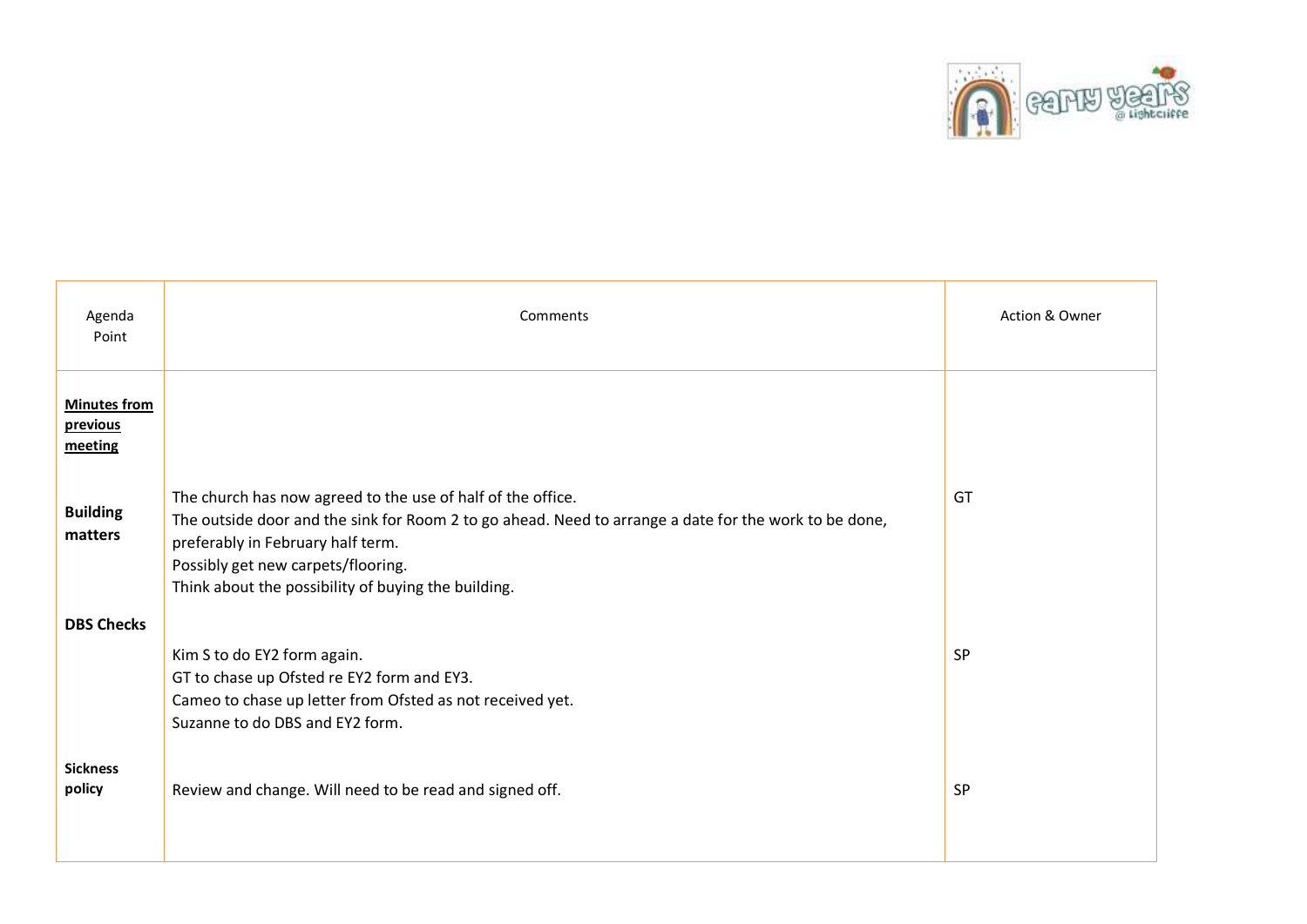

| <b>Fundraising</b>  |                                                                                                                         |             |
|---------------------|-------------------------------------------------------------------------------------------------------------------------|-------------|
|                     | Figures raised are:                                                                                                     |             |
|                     | Bun sale £70.32                                                                                                         |             |
|                     | Christmas raffle £127.40                                                                                                |             |
|                     | Christmas cards £31.92                                                                                                  |             |
|                     | Photos £103.17                                                                                                          |             |
|                     |                                                                                                                         |             |
|                     | Feedback from questionnaire – improve outdoor area. Could also possibly use fundraising money to get some               |             |
|                     | outdoor toy storage which could also be used for children to play/draw/read when outside.                               |             |
|                     |                                                                                                                         |             |
|                     | New fundraising ideas to think about are:                                                                               |             |
|                     | -Tabletop sale<br>-Pottery painting for mothers/father's day                                                            |             |
|                     | -Tea towels <b>contact contracts</b> - Easter bonnet parade                                                             |             |
|                     | -Christmas fair<br>- Bun sale                                                                                           |             |
|                     |                                                                                                                         |             |
|                     |                                                                                                                         |             |
| <b>Holiday club</b> |                                                                                                                         |             |
|                     |                                                                                                                         |             |
|                     | 4 weeks in Summer                                                                                                       |             |
|                     |                                                                                                                         |             |
|                     | Easter, Spring bank, Feb and Oct<br><b>Closed at Christmas</b>                                                          |             |
|                     |                                                                                                                         |             |
|                     | Need to look at advertising again - on the website, school bulletin, leaflets, in the Grapevine magazine and on         |             |
|                     | Facebook. Kim S to look at sorting some flyers for both preschool and holiday club.                                     |             |
|                     | Look at figures and possibly adapt prices. Minimum wage is rising to £8.21 from 1 <sup>st</sup> April. Need to work out | <b>KLSP</b> |
|                     | whether to up everyone's wage by 42p or possibly by a percentage.                                                       |             |
|                     |                                                                                                                         |             |

┳